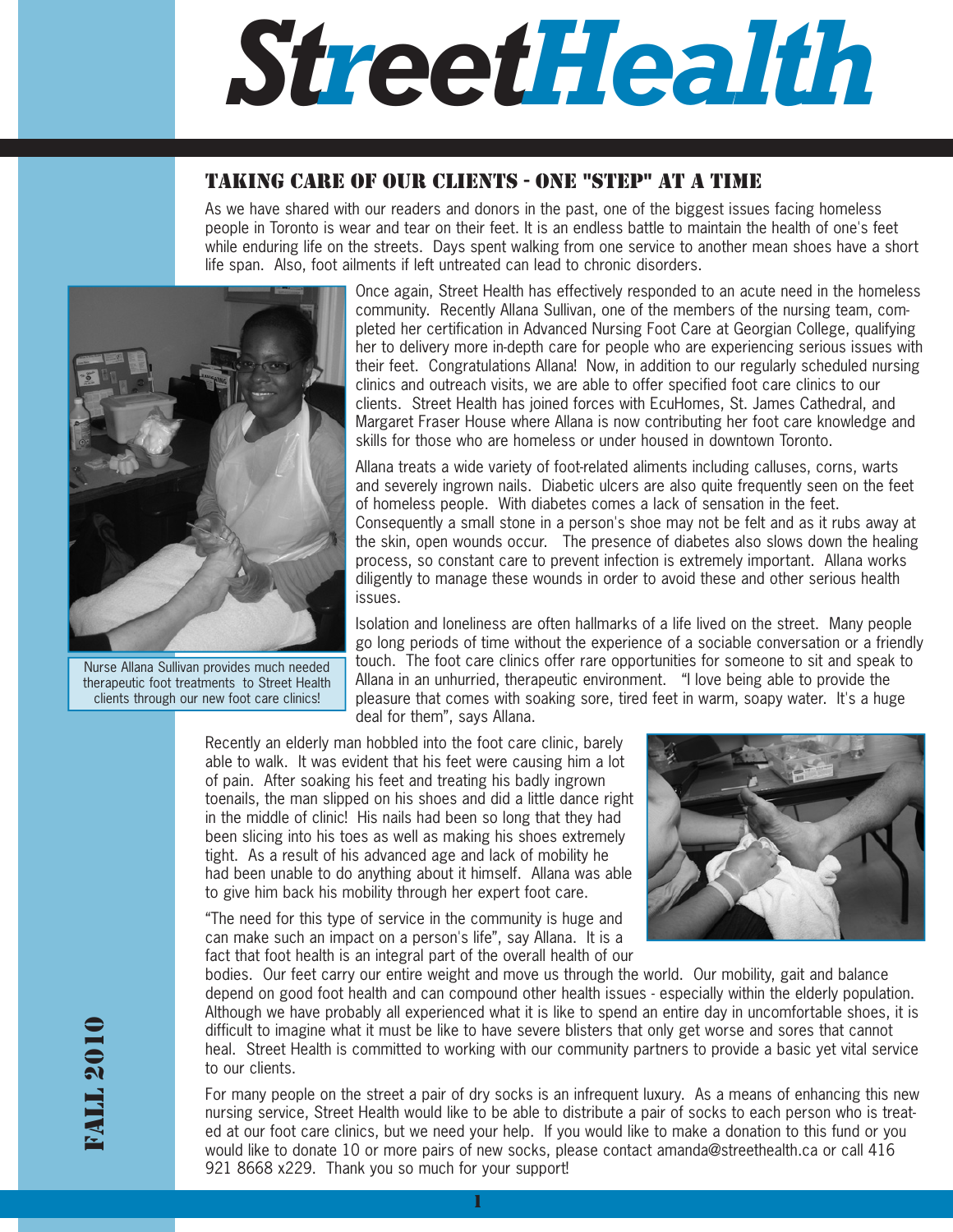# NURSING ADVOCACY EFFORTS AT STREET HEALTH - WORKING UPSTREAM FOR POSITIVE CHANGE

An integral part of nursing is practicing health promotion and illness prevention. This becomes difficult when working with individuals living in poverty. The clients that Street Health has traditionally worked with lack access to the basic necessities needed for a healthy lifestyle and they are forced to cope with high levels of stress on a daily basis. The nurses at Street Health must therefore advocate for healthy public policies and adequate resources which will promote health within the homeless and poor communities of Toronto.

Below are a few of the advocacy activities the Street Health nurses are actively engaged in:

**The Tuberculosis Coalition:** This group monitors and assesses the incidence of TB Toronto and the GTA while identifying barriers to treatment faced by recent immigrants and those who are homeless. The coalition is currently in the process of developing a number of support groups for individuals with tuberculosis.

**Hot Weather Response Committee:** Organized by the City of Toronto, Department of Public Health, this group is made up of City employees and community service providers. The Committee engages in preparing an adequate response to Hot Weather and Extreme Hot Weather Alerts as called by the City with an emphasis on those citizens who are socially marginalized such as isolated, frail seniors, and those who are homeless. Plans are put in place during these alerts that include water distribution on the downtown streets and in the parks, establishment of cooling centers in large indoor public spaces, and transportation support to shelters. Committee members debrief at the end of each summer to evaluate the effectiveness of the planned responses and plan for the upcoming year accordingly.

**Registered Nurses Association of Ontario- Region 6 Executive:** This committee recently worked to host a screening of the documentary Poor No More followed by a discussion and exhibit of various social justice organizations. The event which was extremely well attended was open to nurses and community members and raised awareness of possible solutions to poverty in Canada.

**Hunger Inquiry Coalition:** As a response to the lack of sufficient food, especially food that provides a balanced diet, a Coalition made up of social service agencies from across the City as well as concerned individuals, is currently organizing a "Hunger Inquiry". In late November of this year, a panel of prominent citizens, with an association to food in some respect, will hear personal stories told by people who have directly experienced long term shortages of food. Based on the "evidence" heard, the panel will formulate recommendations directed at policy makers at all levels of government. A final report on the proceedings will be widely distributed early in the new year (2011) to raise public awareness of the issues related to food insecurity and hopefully influence policy change to the benefit of those who experience hunger.

**The Homelessness & Palliative Care Committee:** The committee consists of health professionals from a variety of disciplines who provide care to people who are homeless and at the end of their life. The committee collaborates with the Toronto Palliative Care Network to ensure that the complex and varying needs of homeless persons are met. A major focus of the committee is to promote discussion between homeless and palliative care providers in order to educate each other on the issues, challenges and best practices in regards to end of life care for those who are homeless and otherwise marginalized.

**The Community Justice Coalition:** The Coalition consists of approximately 100 people from various walks of life who are attempting to influence elected MPs about the consequences (human and financial) associated with the current government's "law and order" agenda.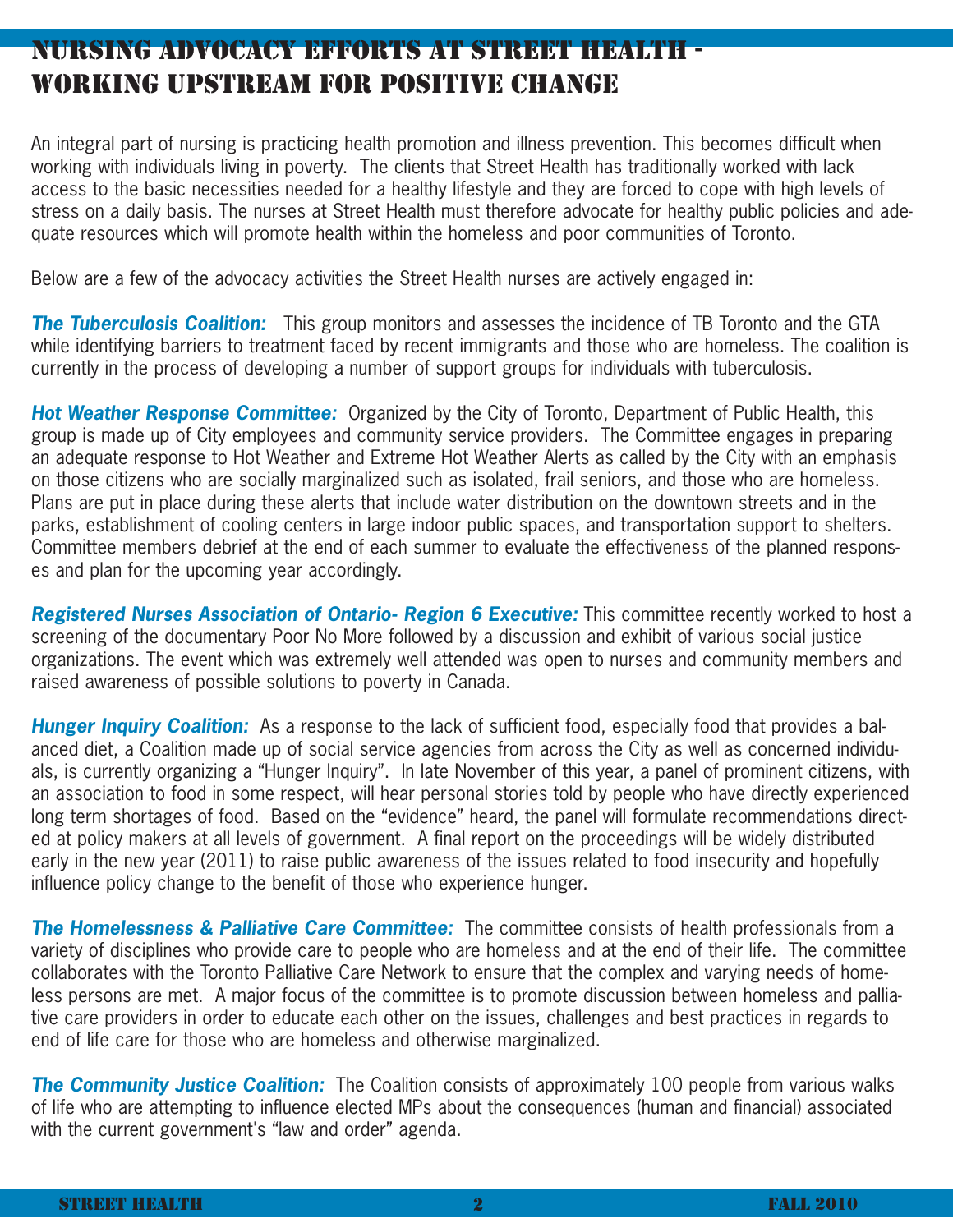# SPRING BBQ

This past June, when the warmer weather finally arrived, Street Health decided to celebrate! Together with our generous friends at Enbridge Gas Distribution and Pillars Meats, we welcomed summer to the Dundas and Sherbourne neighbourhood by hosting a fun-filled community barbeque for all of our clients and friends.

Hundreds of people came out to the parking lot outside of our offices at 338 Dundas Street to enjoy time with friends, great music, and of course, a deli-





cious, free lunch! Volunteers and staff served tasty sausage on a bun and cold drinks to many hungry attendees. Over 800 sausages and 200 veggie dogs were served!

It was a wonderful day for the Street Health family. We sincerely enjoyed the opportunity to re-connect with the neighbourhood after a cold, harsh winter; as well as to show our gratitude for 24 years of supporting and trusting Street Health. Thank you so much to our sponsors the Enbridge Special Events team, and Pillars Meats. We hope to make this an annual event!

## A GREAT SUMMER AT THE BALL PARK FOR STREET HEALTH!

The Street Health baseball team are members of the Downtown East End Softball League (DEESL), coordinated by The City of Toronto Parks and Recreation Department. Since the league is specifically for homeless individuals, a variety of physical and mental disabilities are anticipated. Physical fitness is not a requirement and accommodations are made so that everyone has an opportunity to get involved. The league provides a positive element in the lives of street involved people that they would otherwise not have. Weekly games give people the opportunity to engage in team building activities and develop important social skills. Games teach people structure and rules, which can be transferred into their personal lives.

On Sunday, September 26th, 2010 the Street Health baseball team attended a rousing Blue Jays Game at the Rogers Centre. It was a great day at the park! Our gang from Street Health enjoyed an exciting game against the Baltimore Orioles, which included Oriole heavyweight Jose Bautista, being hit not once, but twice by pitches from Blue Jay, Shaun Marcum. The game ended in a 5-2 win for the Jays!

This year our team finished strong, in 6th place overall in regular season play, but were eliminated in the second round of playoffs. A tremendous effort was made by all! The team is always in need of gently used equipment. If you would like to make a contribution please contact Lennox at lennox@streethealth.ca

## ATTENTION DONORS!

Street Health is "Going Green"! As part of this campaign we would like to offer our donors the opportunity to begin receiving their Bi-Annual newsletter by email.

## **IT'S EASY TO SWITCH!**

Just email info@streethealth.ca and let us know. Our goal is to switch 30% of our donors to an E-Newsletter by the end of the year for a savings of over \$2000. Any savings will go towards our much needed programs and services. Join the movement!